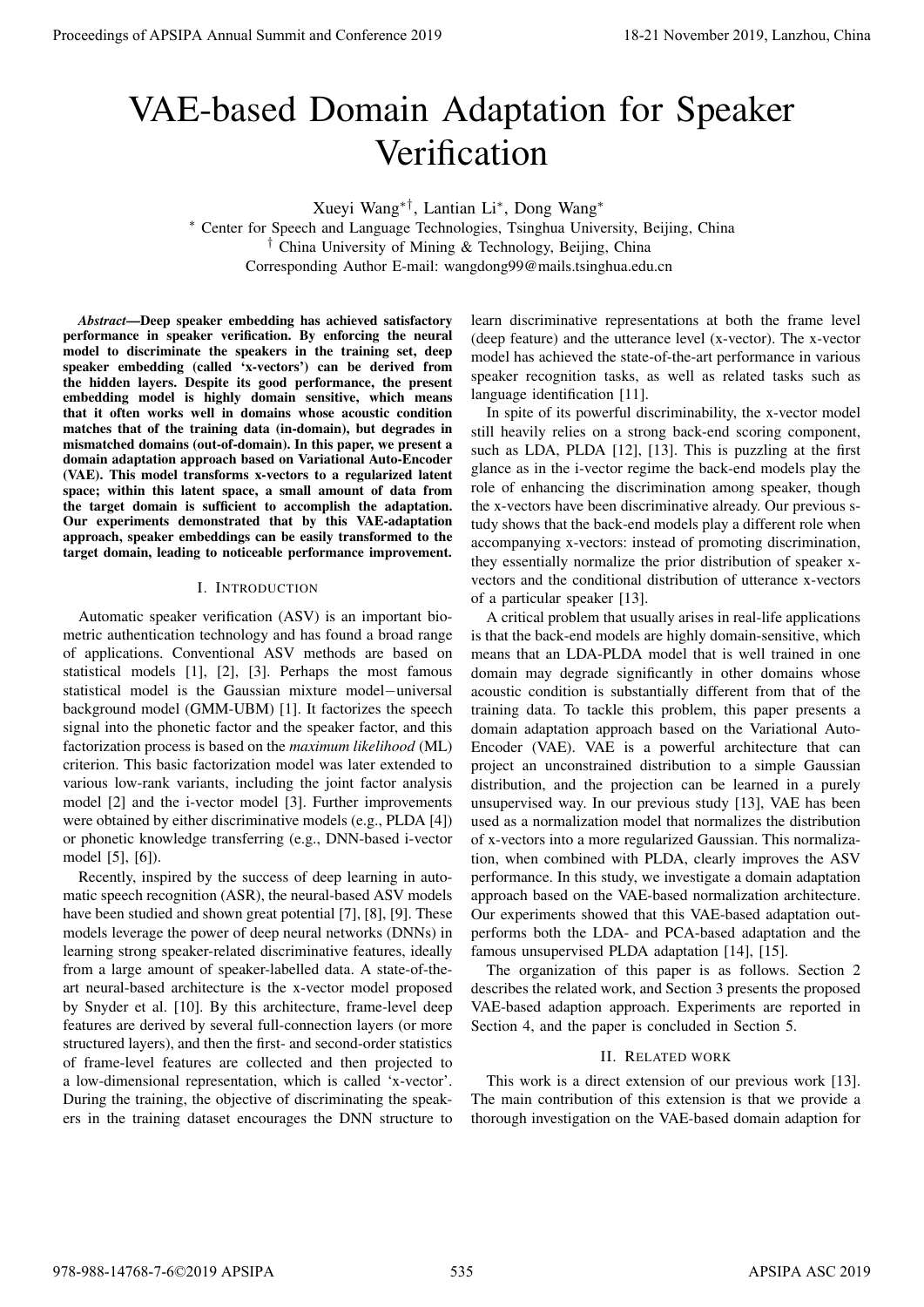

Fig. 1. The three-component architecture of an x-vector system, where the normalization model is a VAE. X-vectors are extracted from the speaker-discriminative network, and then pass the VAE network for normalization. The normalized x-vectors are retrieved from the bottleneck layer of the VAE and scored by PLDA. The adaptation can be conducted on either VAE or PLDA, or both.

ASV. Some recent studies on domain adaptation in the x-vector model regime are related to this work. For example, Alam et al. [16] presented an unsupervised adaptation approach based on Correlation Alignment (CORAL) [17]. CORAL can align the distributions of in-domain and out-of-domain features. Alam et al. found that this technique can be applied to compensate for domain mismatch of x-vectors. Lee et al. [18] proposed a similar approach that employed CORAL to align the statistics of in-domain and out-of-domain vectors. The OOD statistics was then used to update the PLDA model. Our VAE-based approach works on the normalization model rather than the scoring model.

#### III. VAE-BASED DOMAIN ADAPTATION

#### *A. Revisit VAE*

VAE is a generative model that can represent a complex data distribution [19]. The key idea of VAE is to learn a DNN-based mapping function  $x = f(z)$  that maps a simple distribution  $p(z)$  to a complex distribution  $p(x)$ . In other words, it represents complex observations by simple-distributed latent codes via a complex mapping function.

In brief, VAE consists of two parts, a **decoder**  $f(z)$  that maps  $p(z)$  to  $p(x)$ , i.e.,

$$
p(x) = \int p(x|z)p(z)dz = \int N(f(z), I)p(z)dz,
$$

where  $p(x|z)$  has been assumed to be Gaussian. And an encoder  $g(x)$  produces a distribution  $q(z|x)$  that approximates the posterior distribution  $p(z|x)$  as follows:

$$
p(z|x) \approx q(z|x) = N(\mu(x), \sigma(x)),
$$

where  $[\mu(x) \ \sigma(x)] = g(x)$ .

The training objective is the log probability of the training data  $\sum_i \ln p(x_i)$ . It is intractable so a variational lower bound is optimized instead, which depends on both the encoder  $g(x)$ and the decoder  $f(z)$ . This is formally written by:

$$
L(f,g) = \sum_{i} \{-D_{\text{KL}}[q(z|x_i)||p(z)] + \mathbb{E}_{q(z|x_i)}[\ln p(x_i|z)]\},\,
$$

where  $D_{\text{KL}}$  is the KL divergence, and  $\mathbb{E}_q$  denotes expectation w.r.t. distribution  $q$ . As the expectation is intractable, a sampling scheme is often used, as shown in the blue box in Fig. 1. More details of the training process can be found in [19].

## *B. VAE for normalization and adaptation*

A conventional x-vector system consists of two components, one is the front-end model which is used to extract speaker embeddings (x-vectors), the other one is the back-end model which is used for scoring. For the front-end model, it is trained by discriminating the speakers in the training set, as shown in the dotted gray box in Fig. 1. To learn sufficiently discriminative and generalizable speaker embeddings, it requires a large amount of speaker-labelled data. In spite of its powerful discriminability, the x-vector model still heavily relies on a PLDA back-end.

A potential problem, however, is that these back-end models may be domain-sensitive. For instance, a well-trained PLDA tends to be ineffective on the out-of-domain (OOD) data. To deal with this OOD issue, an intuitive idea is to retrain an OOD PLDA model. However, training a PLDA model from scratch requires a large amount of labelled data, usually thousands of speakers, each with multiple sessions. In many practical situations, collecting such a large amount of labelled data is very difficult and time consuming. Therefore, how to make full use of the limited speaker-labelled data is the key point to deal with the OOD issue. To tackle this problem, a multitude of PLDA adaptation approaches have been proposed [14], [15]. In all these methods, within-class and between-class statistics are collected from the adaptation data, and then are used to update the PLDA model.

In a previous study [13], we presented a three-component architecture, where a normalization model is introduced between the front-end (x-vector DNN) and the back-end (PLDA).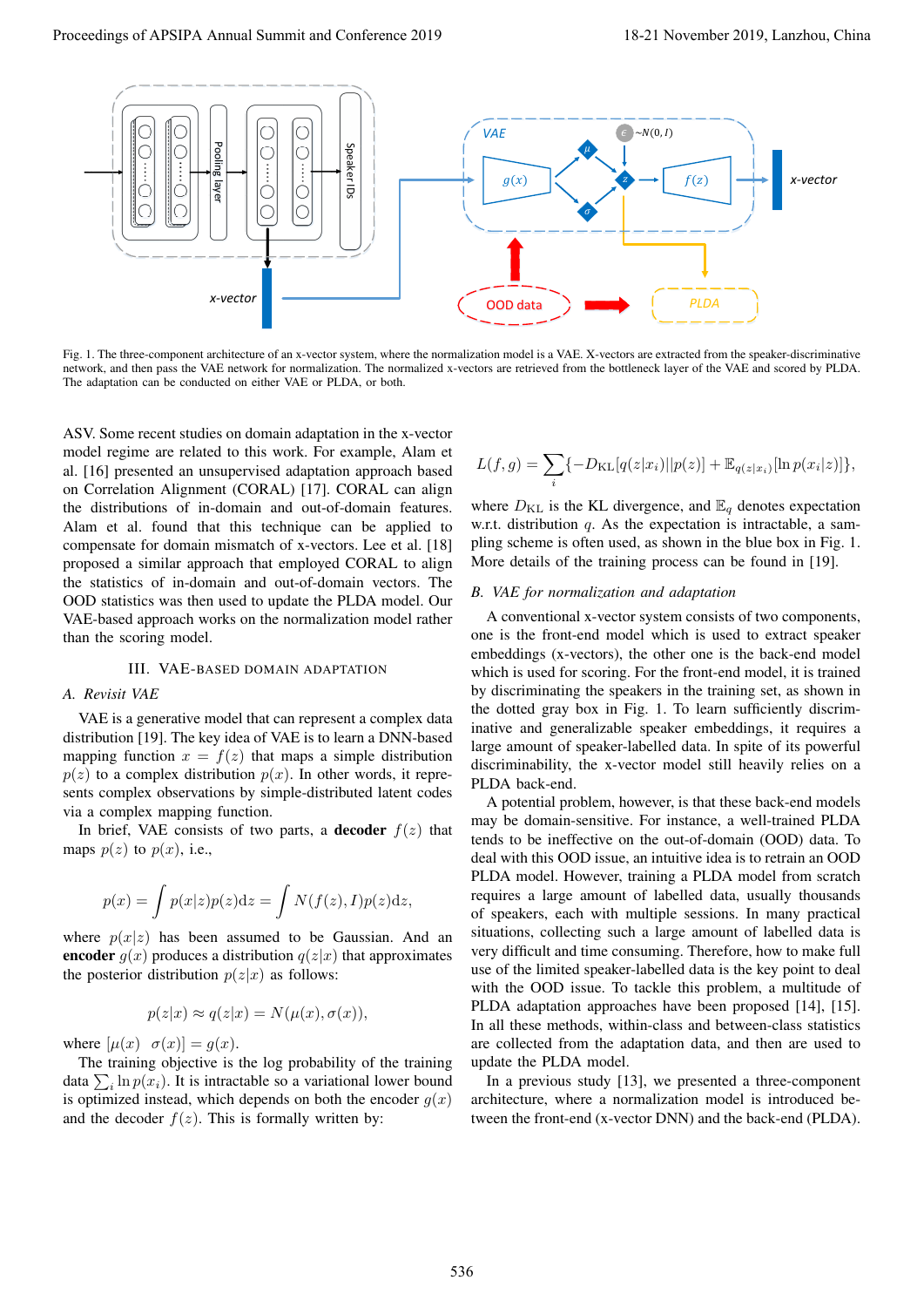The role of the normalization model is to project x-vectors to a latent space in which the projected codes are more regularized, e.g., more Gaussian. This model could be PCA or LDA, but we found VAE is more powerful, due to its capability of representing complex distributions with a simple distribution. This three-component architecture is shown in Fig. 1.

This architecture motivates a new domain-adaptation approach, i.e., adapting the normalization model rather than the PLDA back-end. In particular, there are several advantages if we adapt the VAE-based normalization model: (1) VAE is essentially a distribution mapping function that involves strong structural constraints (i.e., conditional Gaussian) in both the data space and latent space. This highly structured architecture allows effective adaptation even with a very limited amount of data; (2) VAE training is purely unsupervised and the adaptation data are easy to obtain; (3) After VAE adaptation, the normalized x-vectors (latent codes) remain regularized although the distribution of raw x-vectors may have greatly changed. This largely alleviates the necessity of PLDA adaptation. Fig. 1 illustrates the VAE-based adaptation, where the parameters of both VAE and PLDA could be adapted using the OOD data.

## *A. Data*

## IV. EXPERIMENTS

Three datasets were used in our experiments: VoxCeleb, SITW and CSLT-SITW. VoxCeleb was used for model training, while the other two were used for evaluation. More information about these three datasets is presented below.

*VoxCeleb*: A large-scale free speaker database collected by University of Oxford, UK [20]. Data augmentation was applied, where the MUSAN corpus [21] was used to generate noisy utterances and the room impulse responses (RIRS) corpus [22] was used to generate reverberant utterances. This dataset, after removing the utterances shared by SITW, was used to train the DNN x-vector model, plus the PLDA and VAE models.

*SITW-Eval.Core*: A standard free database collected by [23] for ASV evaluation. It was collected from open-source media channels, and consists of speech data covering 299 well-known persons. This dataset was used as the IND test set.

*CSLT-SITW*: A small database collected by CSLT for commercial usage. It consists of 77 speakers, each of which records a simple Chinese command word, and the duration is about 2 seconds. The scenarios involve laboratory, corridor, street, restaurant, bus, subway, mall, home, etc. Speakers varied their recording devices and poses during the recording. In our experiments, 40 speakers were used for OOD adaptation (OOD adaptation set), and the rest 33 speakers were used for OOD evaluation (OOD test set).

#### *B. Settings*

We built several systems to validate the VAE-based domain adaptation. All these systems use the same x-vector front-end and PLDA back-end, but differ in the normalization model. We denote these systems as follows.

Baseline: The baseline x-vector system. It was built following the Kaldi SITW recipe [24]. The feature-learning component is a 5-layer time-delay neural network (TDNN). The statistic pooling layer computes the mean and standard deviation of the frame-level features from a speech segment. The size of the output layer is 7, 185, corresponding to the number of speakers in the training set. Once trained, the 512 dimensional activations of the penultimate hidden layer are read out as an x-vector. There is no normalization model.

PCA: As the baseline, but with PCA as the normalization model. The dimension of the code space is 150. Similar to VAE, PCA is also an unsupervised model, though it is linear and shallow.

LDA: As the baseline, but with LDA as the normalization model. The dimension of the code space is 150.

VAE: As the baseline, but with VAE as the normalization model. The VAE model is a 7-layer DNN. The dimension of code space is 200, and other hidden layers are 1, 800.

C-VAE: As the baseline, but with C-VAE as the normalization model. C-VAE is a variant of VAE, with a cohesive loss involved to encourage within-class coherence [13].

#### *C. Basic results*

We first present the basic results evaluated on the IND test set and the OOD test set. All these three components of the system (front-end, normalization, back-end) are trained with VoxCeleb. The results in terms of equal error rate (EER) are reported in Table I. As expected, it can be observed that for all these five systems, the performance on the IND data outperforms that on the OOD data. For the baseline system (without any normalization), the performance degradation on the OOD data is not much, suggesting that the DNN x-vector model has been well trained and fairly generalizable. For systems with normalization models (PCA, LDA, VAE and C-VAE), the performance on the IND data is significantly improved, which confirms the contribution of normalization. However, the performance on the OOD data nearly remains unchanged, indicating that all these normalization models suffer from a domain mismatch. In particular, the two VAE systems drop the most on the OOD data, though their performance on the IND data is the best. This is not surprising, as VAE/C-VAE are the most complex models and so tend to be domain-overfitting. Proceedings of APSIPA Annual Summit at China 537 1981. The Victoria Conference 2019 18-21 November 2019 18-21 November 2019 18-21 November 2019 18-21 November 2019 18-21 November 2019 18-21 November 2019 18-21 November 20

TABLE I EER(%) RESULTS OF VARIOUS SYSTEMS ON THE IND DATA AND THE OOD DATA.

|            | <b>Baseline</b> | <b>PCA</b> | LDA   | <b>VAE</b> | $\mid$ C-VAE |
|------------|-----------------|------------|-------|------------|--------------|
| <b>IND</b> | 16.79           | 4.84       | 3.80  | 3.64       | 3.77         |
| OD         | 18.51           | 14.58      | 14.82 | 16.72      | 15.58        |

### *D. PLDA adaptation*

In this experiment, we keep all these settings as in Section IV-C, but adapt the PLDA model using the OOD adaptation data. This back-end adaptation will partly mitigate the domain-mismatch problem and so presumably improves performance of all these systems. We investigated two adaptation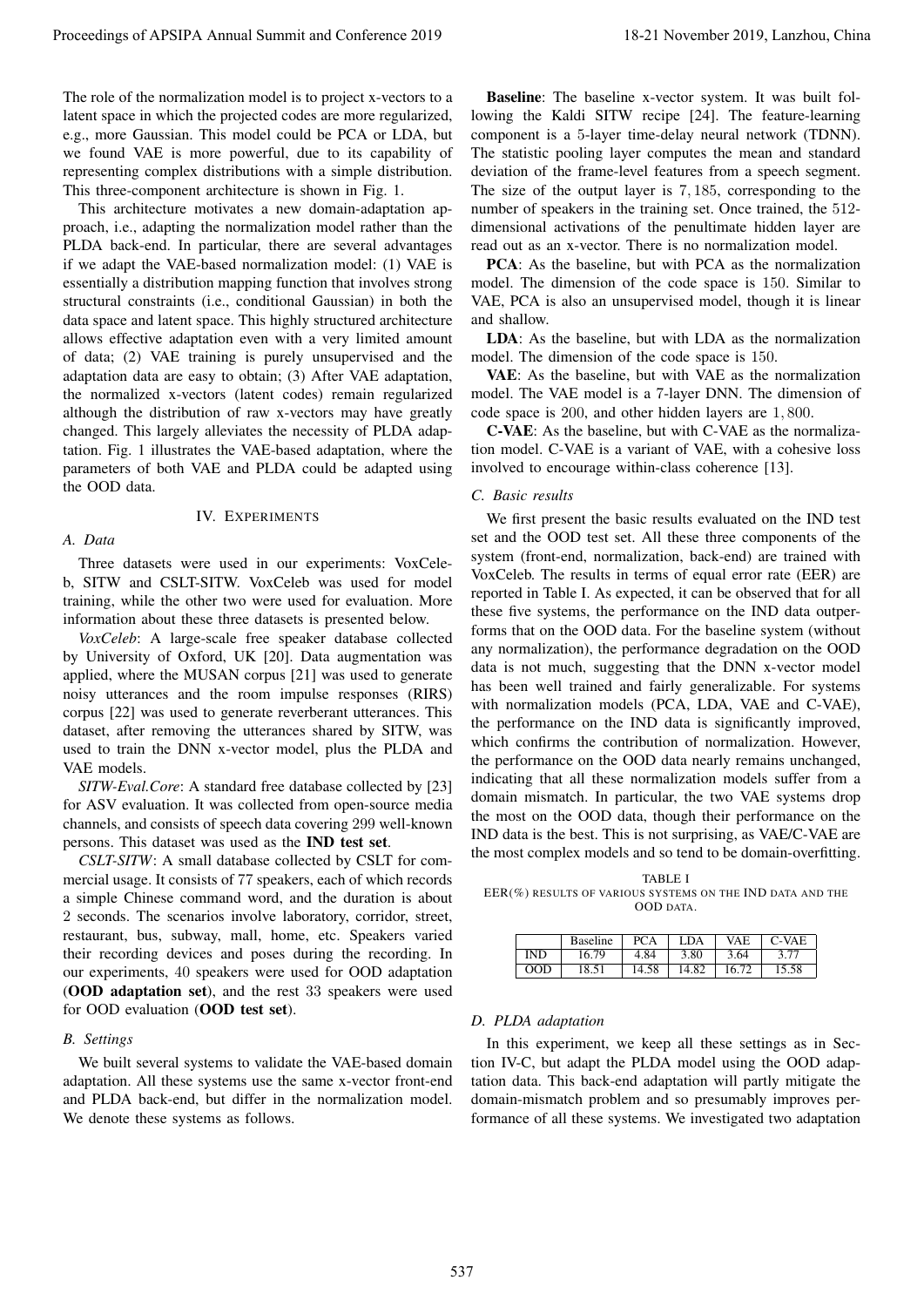schemes: PLDA-RET that retrains the PLDA model from scratch, and PLDA-UAT that adapts the PLDA model using the unsupervised adaptation approach proposed by [15]. The results are presented in Table II.

TABLE II EER(%) RESULT ON THE OOD SET WITH PLDA ADAPTATION.

|          | <b>Baseline</b> | <b>PCA</b> | LDA   | VAE   | $C-VAE$ |
|----------|-----------------|------------|-------|-------|---------|
| PLDA     | 18.51           | 14.58      | 14.82 | 16.72 | 15.58   |
| PLDA-RET | 15.25           | 13.83      | 14.18 | 13.85 | 13.47   |
| PLDA-UAT | 14.49           | 12.82      | 13.40 | 15.02 | 13.88   |

Firstly, we observe that both the two PLDA adaptation approaches improve the performance on all these five systems, as expected. Secondly, the best performance is obtained by the PCA system with PLDA-UAT. The VAE and C-VAE systems do not work as well as the PCA and LDA systems. This indicates that PLDA adaptation can not fully compensate for the domain-mismatch inherence in the VAE/C-VAE models.

## *E. Adaptation for normalization*

We have found that the normalization models, in particular VAE and C-VAE, suffer from domain-mismatch on the OOD data, for which PLDA adaptation can not fully address. In this experiment, we adapt both the normalization model and the PLDA back-end. For simplicity, both these adaptations are implemented as re-training. The results are shown in Table III, where 'Norm-Adapt' denotes the normalization model adaptation.

TABLE III EER(%) RESULT ON THE OOD SET WITH ADAPTATION ON BOTH NORMALIZATION MODELS AND PLDA BACK-END.

|                                                          | PCA |                         | ∣ LDA ∣ VAE ∣ C-VAE |
|----------------------------------------------------------|-----|-------------------------|---------------------|
| PLDA-RET                                                 |     | $13.83$   14.18   13.85 | 13.47               |
| Norm-Adapt + PLDA-RET   $13.31$   $14.84$   <b>12.79</b> |     |                         | 12.73               |

Firstly, it can be observed that the adaptation on normalization models delivers performance gains on all these systems, compared with the sole PLDA adaptation (PLDA-RET). As expected, the improvement on the VAE and C-VAE systems is much more significant than that on the PCA and LDA systems, indicating that adaptation is more important for complex normalization models. Overall, the C-VAE system obtains the best performance with both normalization model adaptation and PLDA adaptation. This performance is better than the best unsupervised PLDA adaptation shown in Table II.

## *F. Analysis*

To better understand these adaption methods, we compute the skewness and kurtosis of the distributions of normalized x-vectors of utterances in the OOD test dataset. The skewness and kurtosis are defined as follows:

Skew
$$
(x) = \frac{E[(x - \mu_x)^3]}{\sigma_x^3}
$$
, Kurt $(x) = \frac{E[x - \mu_x]^4}{\sigma_x^4} - 3$ ,

where  $\mu_x$  and  $\sigma_x$  denote the mean and standard variation of  $x$ , respectively. The more Gaussian a distribution is, the closer to zero the two values are.

The utterance-level skewness and kurtosis of x-vectors normalized by different normalization models are reported in Table IV. The Original group denotes the normalized vectors produced by the original normalization models trained with VoxCeleb, and the Adaptation group denotes the normalized vectors produced by the adapted normalization models.

TABLE IV UTTERANCE-LEVEL SKEWNESS AND KURTOSIS OF X-VECTORS NORMALIZED BY DIFFERENT NORMALIZATION MODELS.

|            |                 | Skew      | <b>Kurt</b> |
|------------|-----------------|-----------|-------------|
|            | <b>Baseline</b> | $-0.0890$ | $-0.1154$   |
|            | PCA             | 0.0004    | 0.0713      |
| Original   | <b>LDA</b>      | 0.0050    | 0.1257      |
|            | <b>VAE</b>      | 0.0096    | 0.0560      |
|            | $C-VAE$         | $-0.0132$ | $-0.0027$   |
|            | <b>PCA</b>      | $-0.0076$ | 0.1447      |
| Adaptation | LDA             | 0.0054    | 0.3465      |
|            | <b>VAE</b>      | $-0.0010$ | $-0.0115$   |
|            | $C-VAE$         | $-0.0023$ | 0.0011      |

In the original group, the skewness and kurtosis values of the utterance-level x-vectors are clearly reduced by any of the normalization models, confirming that PCA, LDA, VAE and C-VAE are capable of normalizing x-vectors. Moreover, it can be found that the skewness and kurtosis of the PCA and LDA normalized vectors are smaller than VAE and C-VAE normalized vectors. This indicates that in the OOD scenario, PCA and LDA can do better than VAE and C-VAE in vector normalization. This is consistent with the observations in Table II, where the PCA and LDA systems perform better than the VAE and C-VAE systems on the OOD data. Proceedings of APSIPA Annual Summit at China 2018 The material pair  $\frac{1}{2}$  November 2019, Land Annual Summit and Conference 2019, Land Annual Summit and the material pair of the material pair of the material pair of th

After adaptation, the skewness and kurtosis of VAE and C-VAE normalized vectors are clearly reduced. This is understandable as these two models are the most powerful in distribution normalization. This normalization does not work well on the OOD data, but a simple adaptation will recover the power quickly. Again, these results are consistent with the observations shown in Table III, where VAE and C-VAE show the best performance after adaptation.

## V. CONCLUSIONS

This paper proposed a VAE-based domain adaptation approach for deep speaker embedding. VAE (and its variant C-VAE) is a powerful model for normalizing the distribution of x-vectors, and can be easily adapted to a new domain with a small amount of data. Experiments demonstrated that this VAE-based adaptation outperforms the LDA- and PCAbased adaptation, and when combined with PLDA re-training, it outperforms the unsupervised PLDA adaptation.

#### ACKNOWLEDGEMENT

This work was supported by the National Natural Science Foundation of China No. 61633013, and the Postdoctoral Science Foundation of China No. 2018M640133.